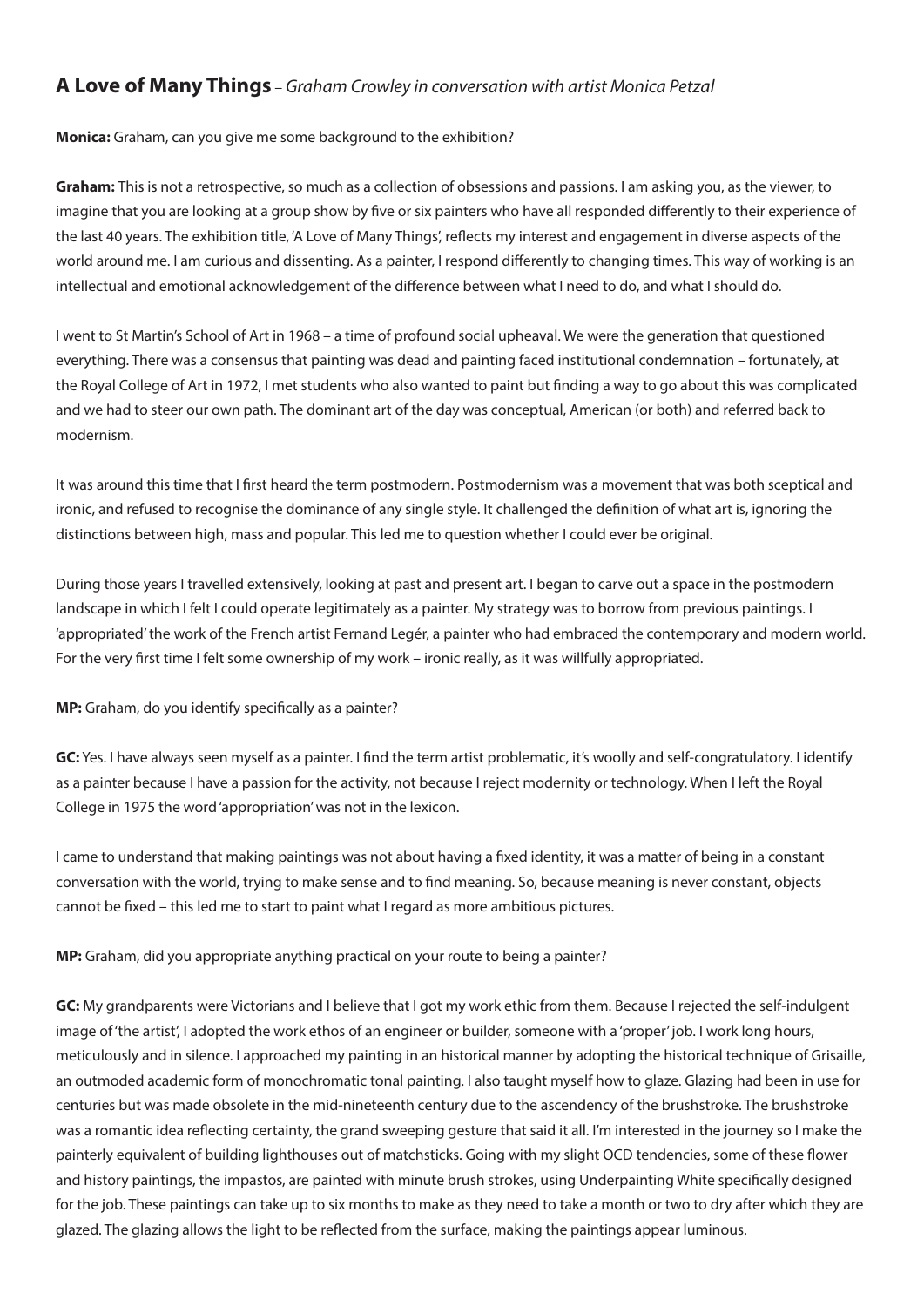#### **MP:** Graham, would genres be a helpful way to categorise your paintings?

**GC:** Yes. I'm not happy with the idea of figurative and abstract. I think most painting is defined by genre and this has clarity because it is culturally constructed and not attributed by the artist. My earliest paintings could certainly be regarded as non-objective or non-referential. I then migrated to something approaching synthetic figuration. After the dystopian urban landscapes and some not so urban landscapes, I wondered which genre is the most derided. The one genre of painting that the 'style council' had least time for was flower painting. Flower paintings are often ridiculed because they are regarded as the haven of the amateur. They are usually domestic in scale, highly coloured and celebratory and I wanted to appropriate the genre and turn it on its head. Mine are large, monochromatic, painted using impasto and glazed with Payne's Gray.

## **MP:** Was appropriating from history an obvious extension to your life as a collector?

**GC:** I think I've always had the collecting gene. One of my stronger suits is my nerdiness and OCD streak. Aged six, at the time of the Suez crisis, I collected obsolete petrol coupons that were given to me by my granddad, a travelling salesman and I was captivated by their exquisite engraving. I also 'collected' car number plates. There was a register in the back of the AA Book of the Road listing the last two letters of the number plate, indicating where the vehicle was first registered. I can still remember many of those. Granddad, a smoker, used matches so, following the theme, I built cars out of matchboxes.

Later, I became fascinated by comics and spent the little pocket money that I had on the Beano and the Dandy. I would pour over the Ben-Day screened images – the dots, the halftones and the minutiae – I was also captivated by the fact that they were invariably out of register. We didn't have books at home and I did not visit an art gallery until I was 15. This was my visual world.

I also collected stamps. About ten years ago, I started collecting again, concentrating on what is termed social philately. I also collect 'Cinderella' stamps which exist somewhere between postage stamps and printed ephemera. It is this and my passion and understanding of motorcycles that informed my designs for the 2018 stamps for the Isle of Man.

My interest in motorcycles came from growing up in a household of engineers. My father built TV sets and had worked on radar in the Second World War. The first job I had when I left the Royal College of Art was as a fitter building racing motorcycles. I have since built many other motorcycles and regularly ride a 1949 Vincent HRD. I have always been fascinated by invention and innovation – I think it's where modernism and I intersect.

And of course, there is music. Music has always been an important part of my life, whether it has been punk, experimental, power electronics, ambient or industrial music. I have been a fan of Captain Beefheart and the Magic Band for fifty years. I have one of the most comprehensive collections of their work, printed as well as recorded music, bootlegs and acetates. I have met Don Van Vliet (aka Captain Beefheart) but that's another story.

**MP:** Graham, you are into everything but you're not much of a 'joiner' and yet you did join the 'club' as Professor of Painting at your old college the Royal College of Art.

**GC:** No, I'm not a joiner in that sense, you might describe me as a very gregarious and talkative loner. However, I have many familiars and friends and as those who know me would tell you, I talk prodigiously about practice, contemporary culture and everything else. I have a voracious appetite for information and I can store and retain it in a scary way. I believe that teaching is critical to the development of culture and I was fortunate to have some remarkable tutors at the RCA, including Peter de Francia, John Golding and Richard Wollheim. I see teaching, much like painting, as a discourse. Teaching in art schools today is not about the conversation, it's about certification.